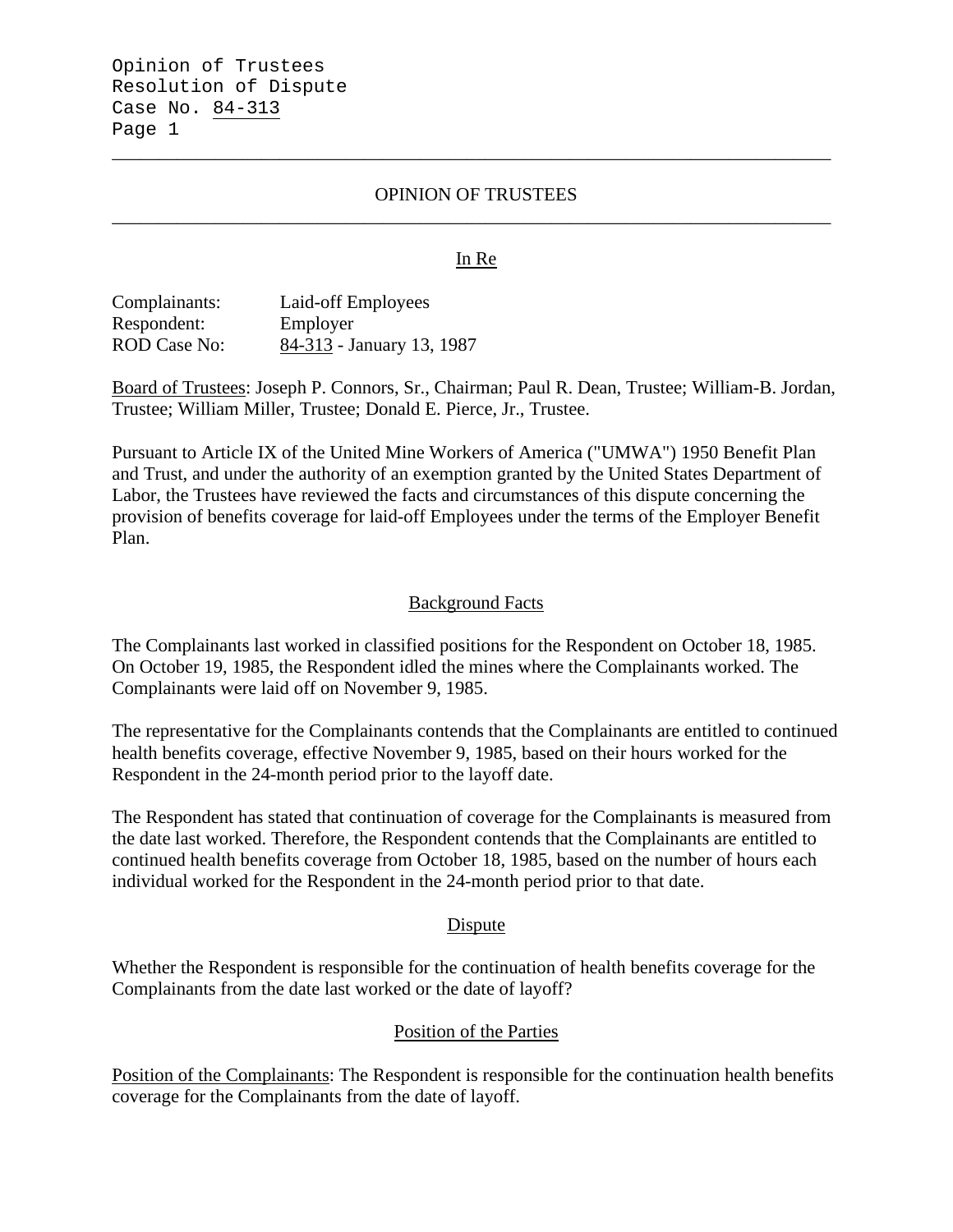Opinion of Trustees Resolution of Dispute Case No. 84-313 Page 2

Position of the Respondent: The Complainants are entitled to continuation of health benefits coverage from the date last worked based on their hours worked for the Respondent in the 24 month period prior to the date last worked.

## Pertinent Provisions

Article I (1), (2) and (4) of the Employer Benefit Plan provide:

## Article I - Definitions

The following terms shall have the meanings herein set forth:

- (1) "Employer" means (name of Coal Company).
- (2) "Wage Agreement" means the National Bituminous Coal Wage Agreement of 1984, as amended from time to time and any successor agreement.
- (4) "Employee" shall mean a person working in a classified job for the Employer, eligible to receive benefits hereunder.

Article II A. (1) and (4) of the Employer Benefit Plan provide:

# Article II - Eligibility

The persons eligible to receive the health benefits pursuant to Article III are as follows:

A. Active Employees

\_\_\_\_\_\_\_\_

Benefits under Article III shall be provided to any Employee who:

- (1) is actively at work\* for the Employer on the effective date of the Wage Agreement; or
- (4) A new Employee will be eligible for health benefits from the first day worked with the Employer.

Article III D. (1) (a) of the Employer Benefit Plan provides:

<sup>\*</sup> Actively at work includes an Employee of the Employer who was actively at work on September 30, 1984, and who returns to active work with the Employer two weeks after the effective date of the Wage Agreement.